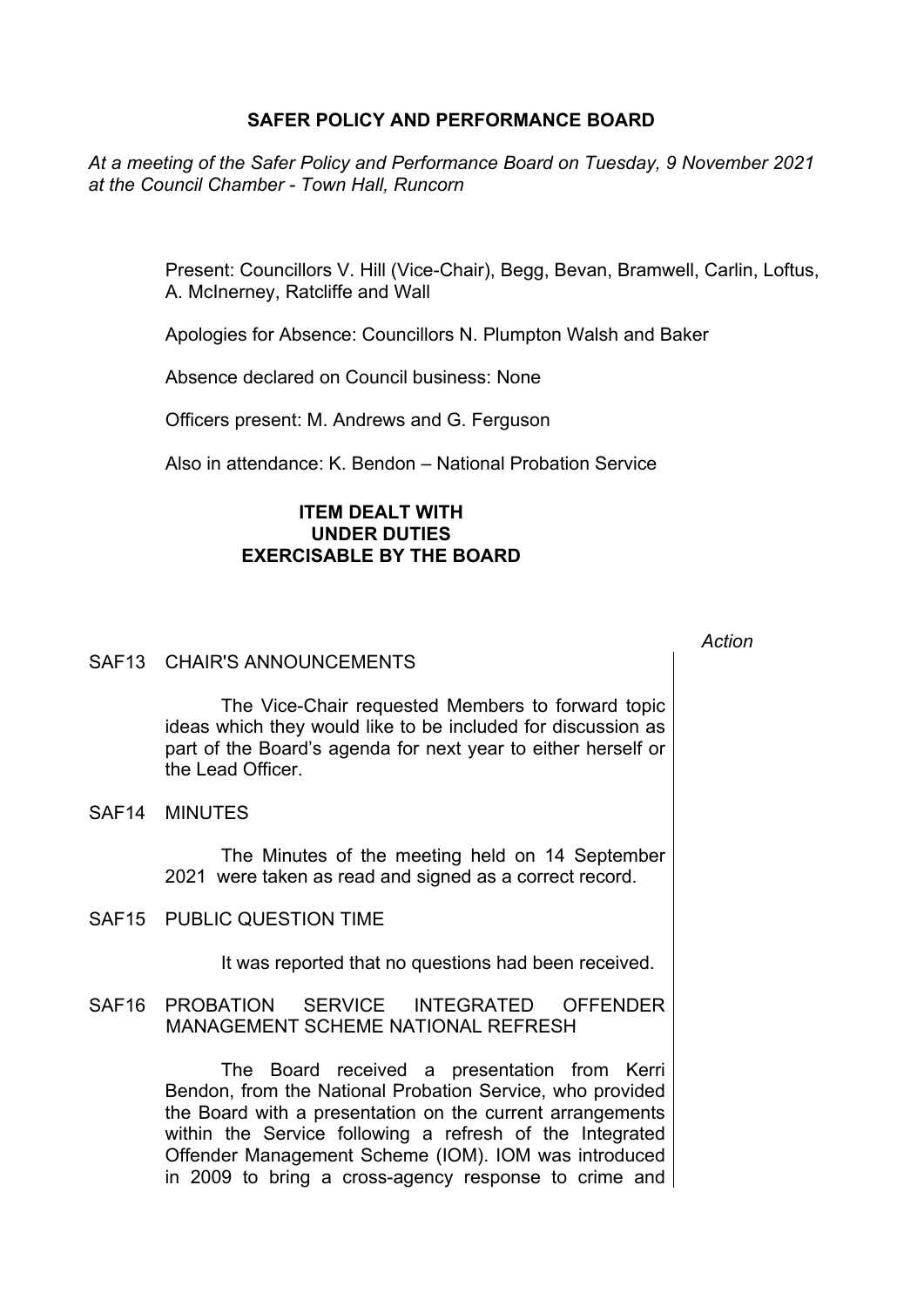reoffending threats faced by local communities. The aim was for the most prolific and problematic offenders to be prioritised and jointly managed by the police, probation and other partner agencies.

In February 2020, Her Majesty's Inspectorate of Probation (HMIP) and Her Majesty's Inspectorate of Constabulary and Fire and Rescue Services (HMICFRS) joint inspection found that IOM had 'lost its way'. The report highlighted the potential benefits of greater leadership from the centre, including improving clarity around the cohort focus for IOM and the nature of the work that should be involved. To address this, the Ministry of Justice (MoJ) and Home Office (HO) had undertaken work to review current IOM practice, engaging with operational practitioners and reviewing the evidence base.

From June 2021, probation reform and the creation of Regional Probation Directors would facilitate new ways for the police and probation to work together in this space.

The Board was advised on the current arrangements in Halton to support the National Probation IOM scheme and the activity taking place on a PAN-Cheshire footprint.

RESOLVED: That the Board notes the information presented.

SAF17 PROBATION SERVICE NORTH WEST UNPAID WORK **SCHEME** 

> The Board received a presentation from Kerri Bendon, from the National Probation Service (NPS), who provided the Board with a presentation on the current arrangements in relation to the unpaid work scheme, known as the 'Community Payback Scheme'. The presentation outlined to Members:

- The different strands of activity across Halton and Cheshire, highlighting how the partnership was meeting its responsibilities;
- An overview of the community payback scheme and the core principles which included: credible punishment, visible to the public, rehabilitation, public involvement (community nominations for projects), it should not replace paid employment; and the safety of staff, public and service user was paramount; and
- The type of community payback work undertaken in Cheshire.